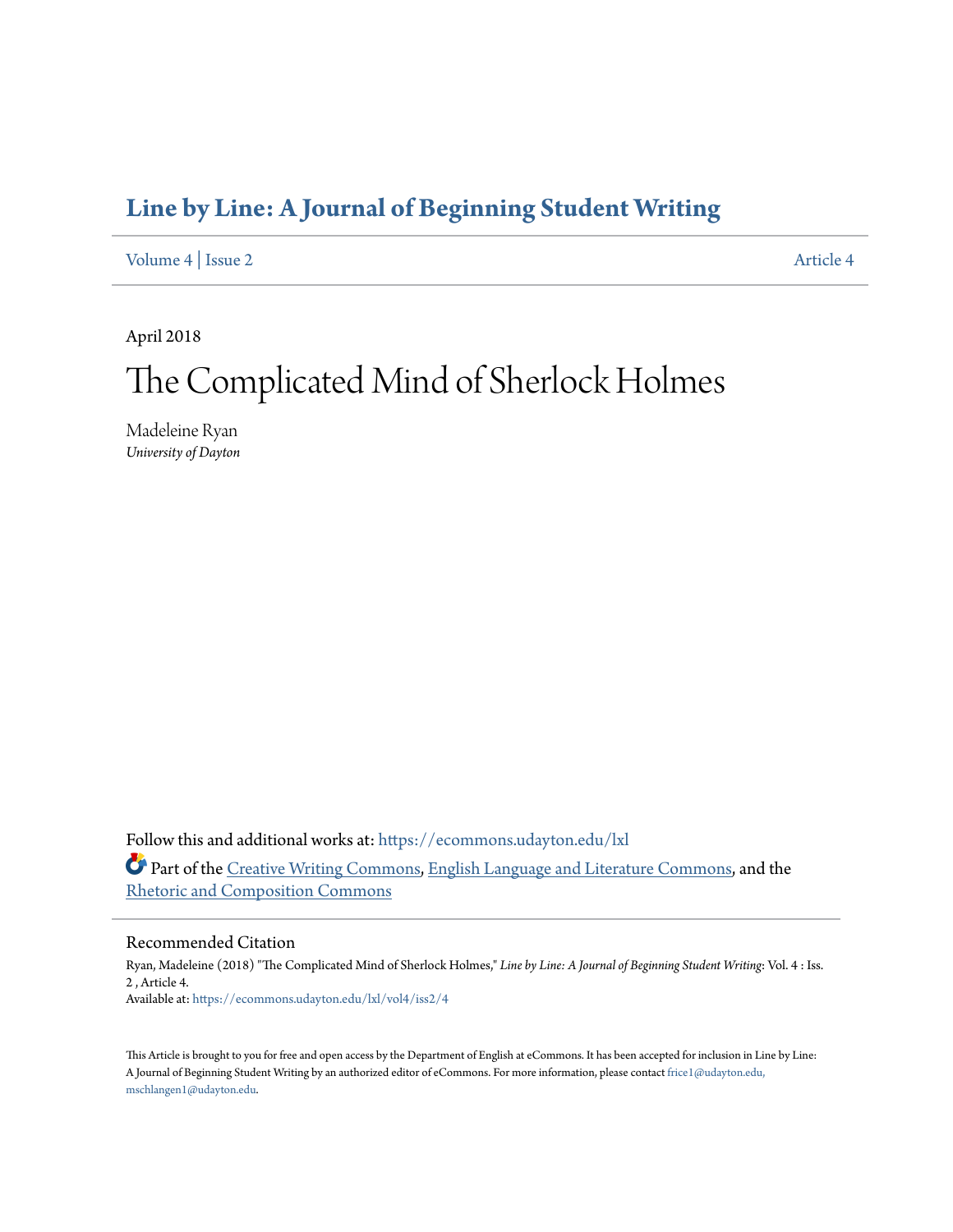## The Complicated Mind of Sherlock Holmes

### **Writing Process**

By taking a Sherlock Holmes themed Writing Seminar II class, I was familiar with the theory of Sherlock Holmes having a mental disorder. For my final research paper, I decided to write about this theory and diagnose Holmes. I began by researching mental disorders and their symptoms. Once I had taken notes, I looked at the symptoms and compared them to Sherlock Holmes. I removed the disorders that did not relate to Holmes and narrowed the list down to Asperger's Syndrome, Bipolar Disorder, and Savant Syndrome. Next, I found specific examples from Sherlock Holmes pieces that exhibited Holmes demonstrating the symptoms of each mental disorder. The writing process took two full days followed by revising. I had the paper proof read and altered the organization of my paragraphs. Then the piece was complete!

**Course** ENG200

**Semester** Spring

**Instructor** Rebekah Sanders

**Year** 2017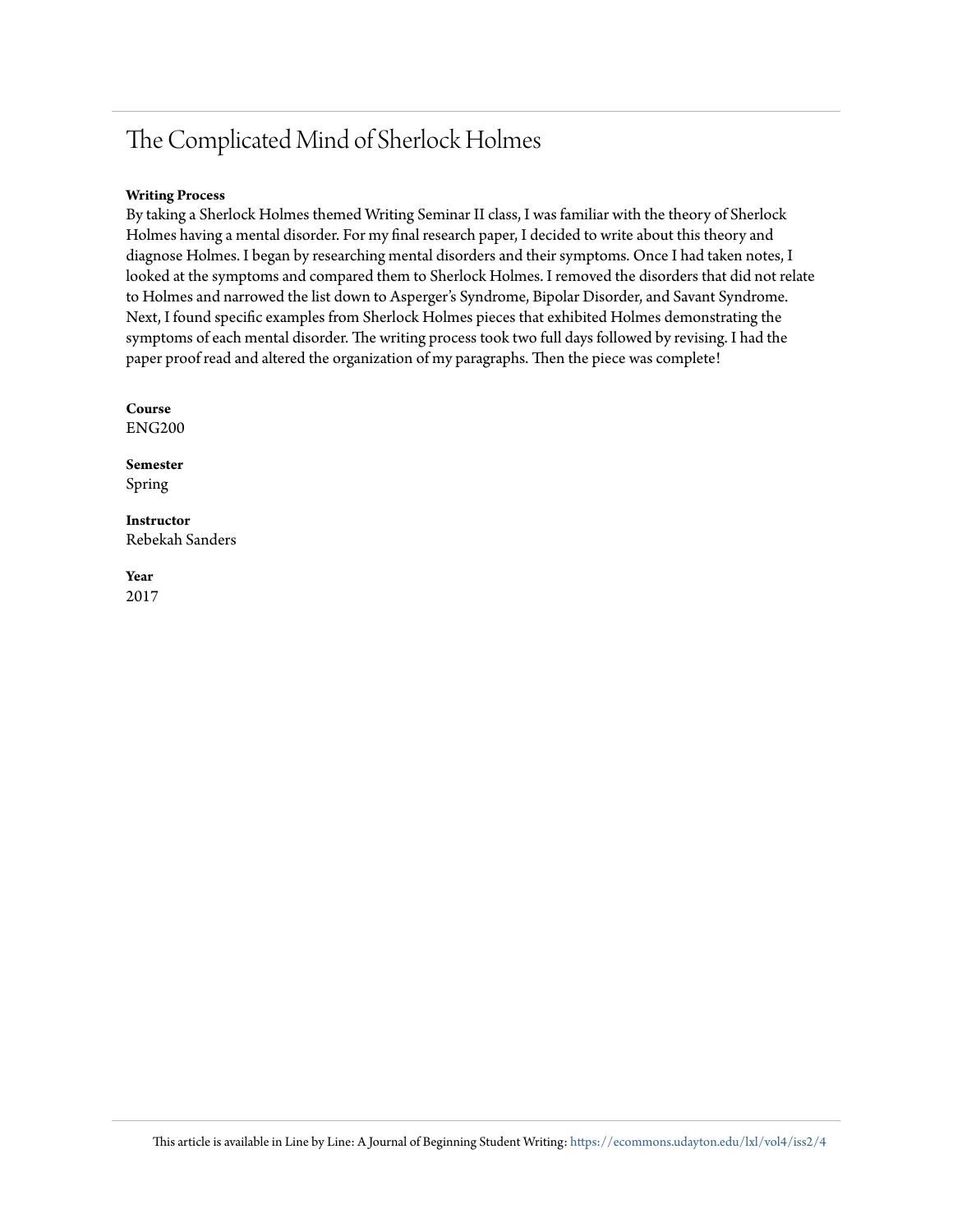## **The Complicated Mind of Sherlock Holmes**

*Madeleine Ryan*

"I'm not a psychopath, I'm a high-functioning sociopath. Do your research." — *Sherlock Holmes*

Those who are familiar with Sherlock Holmes know that he is not just an average, vanilla character. He is different from typical humans in the way he thinks and acts. His unique thought processes, extreme behaviors, severe reactions, and abnormal mental capacities are seen through the literary works of Sir Arthur Doyle, popular Sherlock Holmes movies, and many television series. Holmes claims that he was a "high-functioning sociopath" which means he thinks he has an antisocial personality disorder with a minimal understanding of social norms. He is portrayed as being incorporated into society and is smarter than most average people (Lack). Many individuals have theorized that Sherlock Holmes most likely had a neurological disorder causing him to act differently from a normal person. Three disorders Sherlock Holmes could plausibly have were Asperger's Syndrome, Bipolar Disorder, or Savant Syndrome. The symptoms of each disorder displayed by Holmes and his brother, Mycroft, make a case for each of these assessments.

One of the possible neurological disorders Sherlock Holmes could have had was Asperger's Syndrome which is considered to be a category of autism. Autism is defined as causing people to "have noticeable difficulties with the selfreferential understanding of their emotions, self-awareness and cognitive processes" (Bókkon 68). Autistic individuals have natural tendencies that differ from most people causing them to be socially awkward and to think differently. Ordinary individuals think linguistically while autistic individuals think "in pictures" (Grandin 14). The autism spectrum is a scale of various neurological

1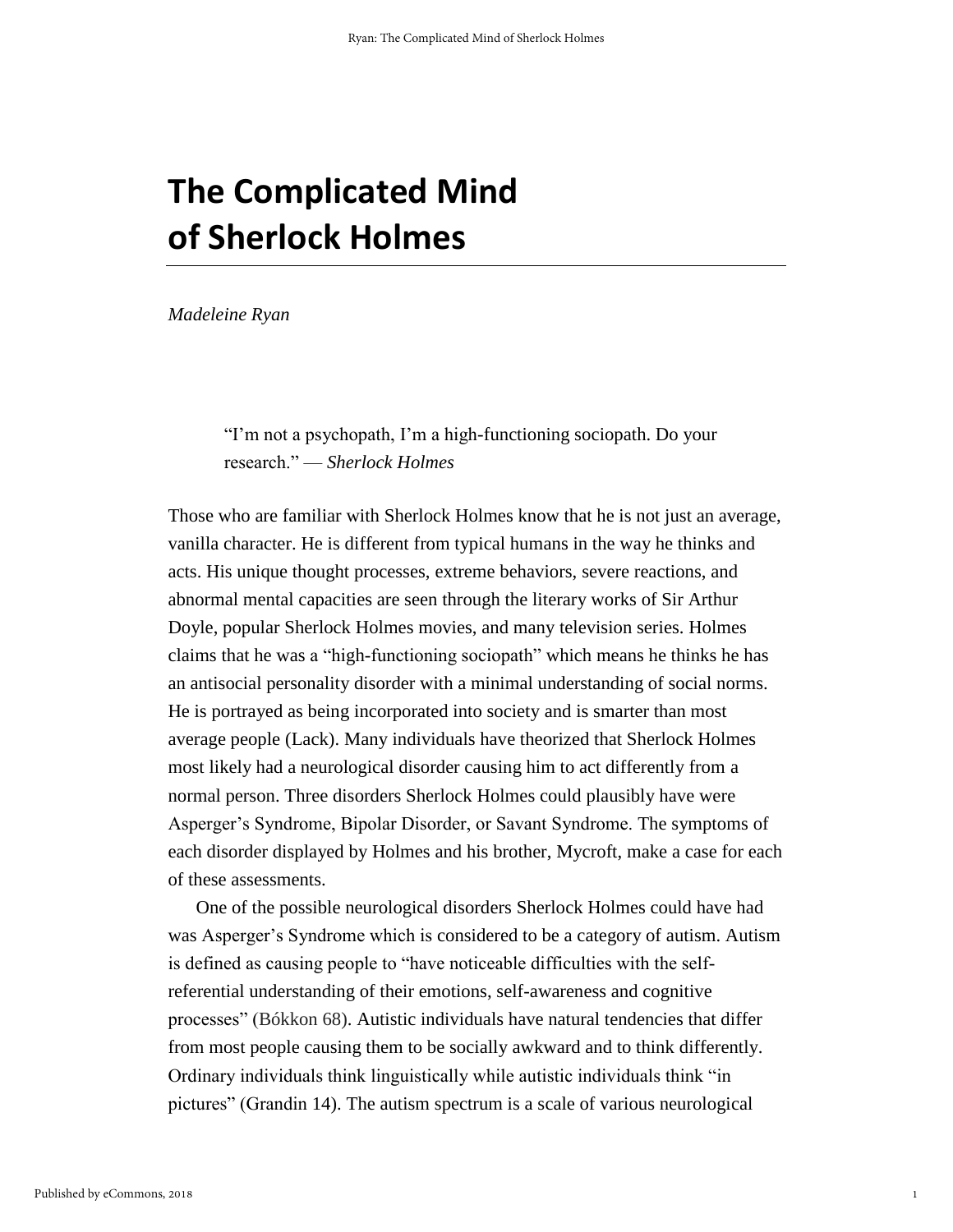disorders who have many, if not all of the symptoms. The variety of disorders range from mild to severe. On the milder end of the spectrum lies Asperger's Syndrome. It causes people to appear perfectly capable of understanding language, but they speak in an irregular way ("What is Autism"). Those who have the syndrome tend to pay close attention to detail and are extremely focused on their own interests. They can have more social and academic success compared to others. Individuals with Asperger's Syndrome typically have greater difficulty in communicating and understanding feelings. They often isolate themselves socially because they have trouble reading facial expressions and body language. They also often desire the company of others and stick close to them ("Asperger's Syndrome – Symptoms").

Thinking in pictures is one symptom of Asperger's Syndrome demonstrated by Holmes throughout various stories and subsequent theatrical adaptations. When Holmes inspects any crime scene, he later visually remembers everything he saw. Temple Grandin, who lives with autism, explained in her article, "My Mind is a Web Browser: How People with Autism Think," that she thinks "in pictures that are like video tapes" (14). Grandin and Holmes think similarly. Their memories and thoughts are like "video tapes" in their heads. Along with his visual memories, Holmes can recall more information than the average person. This ability to pay closer attention to detail further supports the idea that Holmes had Asperger's Syndrome ("What is Autism"). Paying close attention to one's own interests is another symptom. Holmes demonstrated this through his extreme interest in the cases he worked to solve. This ability played a role in his success in solving cases that others could not.

Asperger's Syndrome can run in families. Holmes's brother, Mycroft, also evidences this neurological disorder. In his article "Asperger's in the Holmes' Family," Eric L. Altschuler explains the reason why Mycroft Holmes most likely had Asperger's Syndrome. Altschuler included a statement by Sherlock Holmes speaking about his brother:

He has the tidiest and most orderly brain, with the greatest capacity for storing facts, of any man living. The same great powers which I have turned to the detection of crime he has used for this particular business." … The symptoms Sherlock Holmes is describing go exactly along with Asperger's Syndrome. The two brothers are both able to learn large amounts of information that pertains to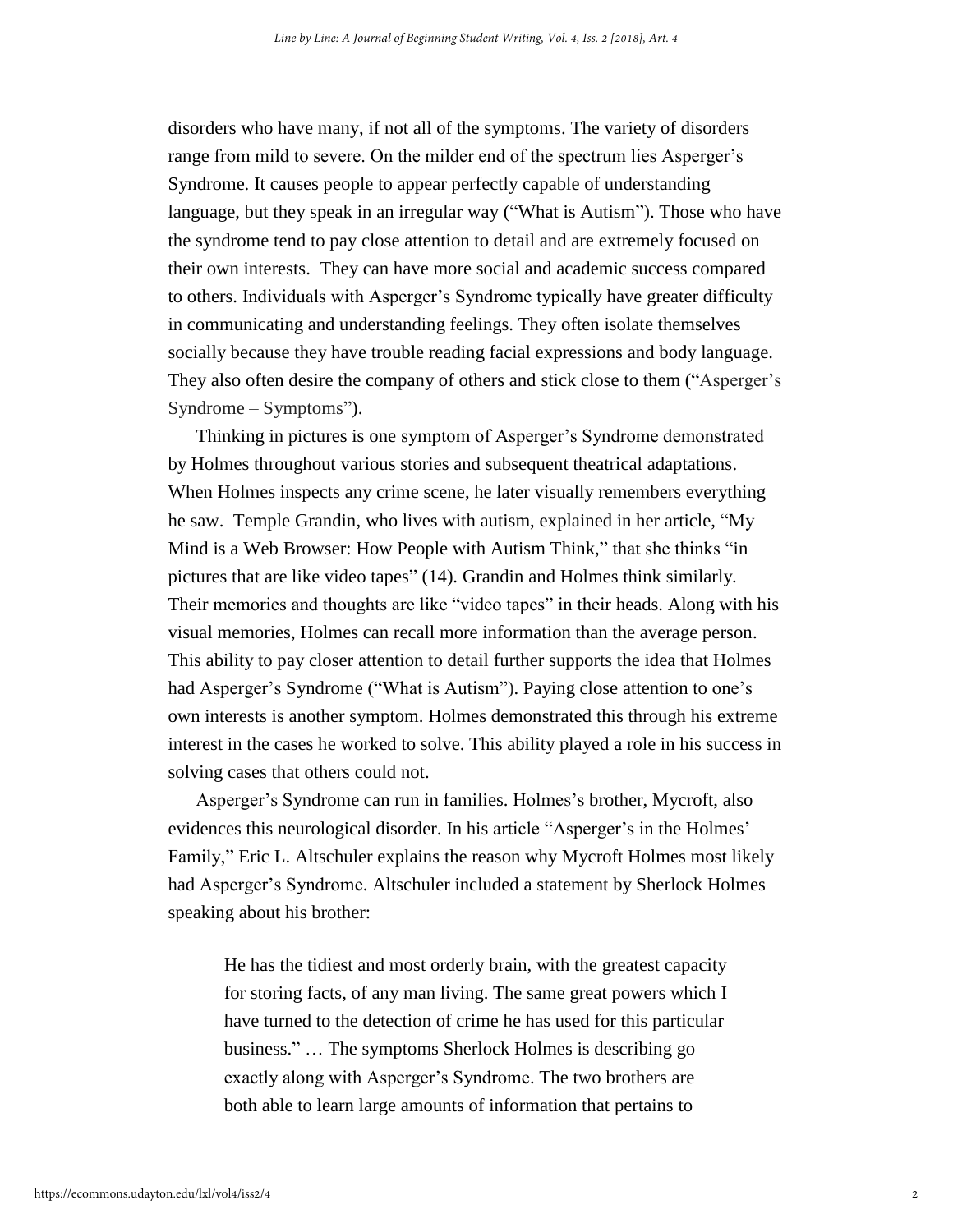what they are passionate about, their careers. When speaking of Mycroft's brain, Sherlock Holmes says it has "the greatest capacity for storing facts. (2239 -2239)

This statement relates to the idea that Holmes thinks of his brain as an "attic." In her book chapter "Inside the Mind of Sherlock Holmes," Lynnette Porter refers to Holmes as having a "mind palace." Holmes thinks his brain is empty and has plenty of room for more information. Other people simply have a "brain attic" with less room for information, which makes him smarter (49). Holmes thinks and Mycroft had the same type of mind capacity and abilities, and they both have "mind palaces" which allows them to learn tons of information they are interested in—not unlike other people with Asperger's Syndrome.

It can be argued that Holmes did not have Asperger's Syndrome. One symptom is the desire for close relationships with others ("Asperger's Syndrome – Symptoms"). Holmes sometimes demonstrated the desire to be close to someone. However, he did not wish to have a relationship with a woman or make any friends, except for that of Dr. John Watson, his partner and biographer. They both relied on each other and rented rooms from Mrs. Hudson. In the Sherlock story titled "A Study in Pink," Mrs. Hudson makes an effort to care for Holmes and tries to talk with him, but Holmes tells her that he is busy and needs to focus on the case he is working on. Holmes does not show an interest in being close to her because he is always busy or deep in thought (Moffat 2010). One could argue that since Holmes does not desire any close relationships, besides that with Dr. Watson, he does not have Asperger's Syndrome.

Holmes also does not demonstrate any difficulty remembering information from conversations, such as dates ("What is Autism?"). When Holmes has conversations with people he almost always remembs exactly what had been said. Holmes usually remembers specific dates, sometimes even better than the average individual. Also, Mycroft and Sherlock do not show any evidence of language developmental delay (Altschuler 2238). In a language delay, people do not show schizoid and schizotypal personality disorders. They sometimes display schizoid tendencies, but are very engaged when they needed to be (2238).

Another neurological disorder that Holmes could feasibly have had was Bipolar Disorder, a condition that causes people to suffer from manic and depressive episodes. These episodes can last from one week to six months causing an individual to act and feel drastically different from their normal frame of mind.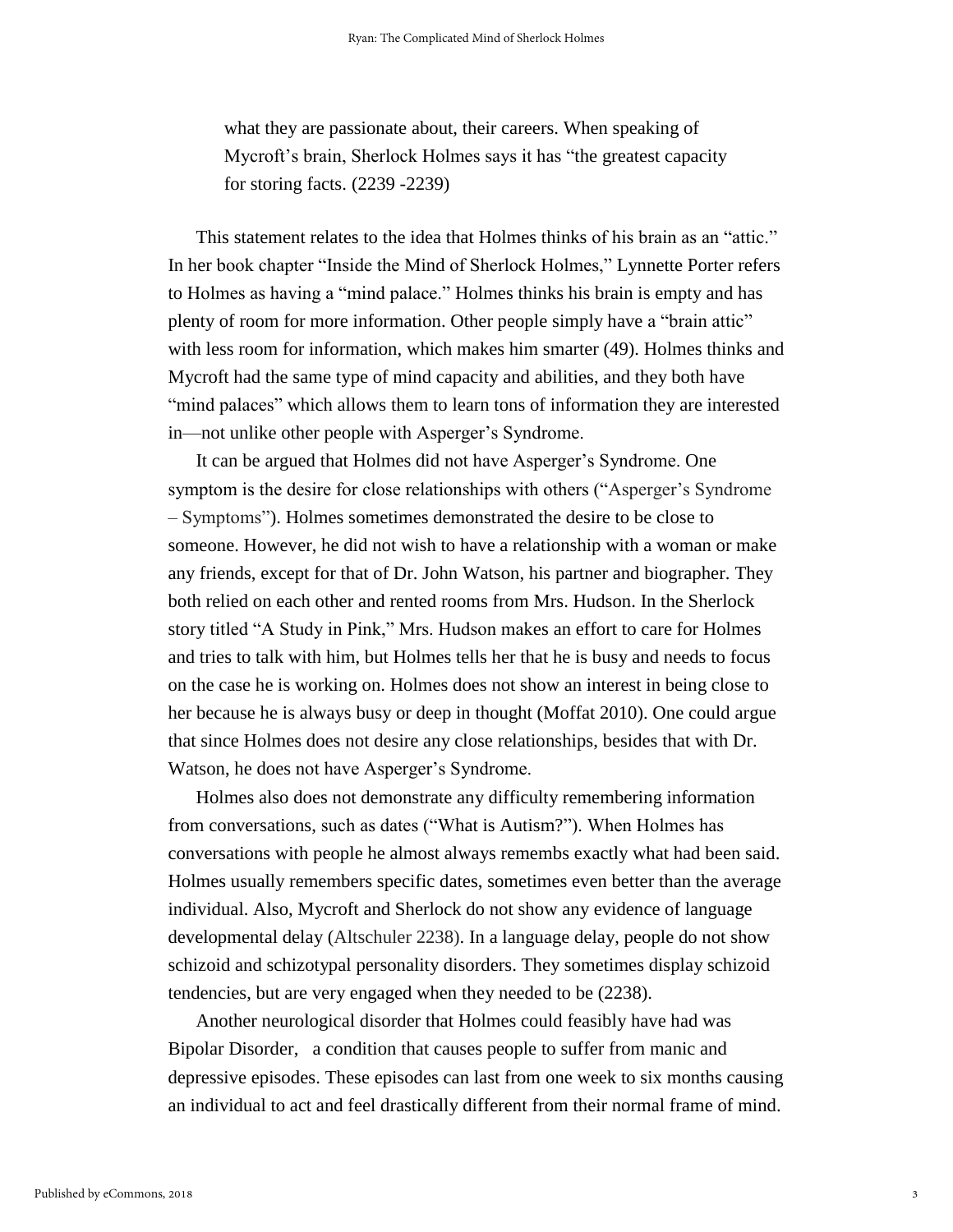Manic episodes, known as the "highs," result in intense feelings of an elevated mood or extreme excitement. Manic episodes also can result in an accelerated rate of speech and a decreased need for sleep while still having plenty of energy. A person experiencing a manic episode can engage in business that is considered risky, including impulsive sexual encounters, ill-advised business decisions, and lavish spending. They are also easily agitated, irritable, easily distracted, and hyperactive. A person suffering from Bipolar Disorder also experiences depressive episodes, known as "lows," which causes people to experience sadness and a loss of energy. They also lose interest in activities they normally enjoy, which is a symptom of a depressed individual. Difficulty remembering, concentrating, and making decisions are also common. Thoughts of suicide and death are common during depressive episodes as are drug and alcohol abuse.

Holmes shows several symptoms of a Bipolar Disorder. He experiences episodes of both a manic and depressive nature. In the *Sherlock* episode "A Study in Pink," Watson observes Holmes working on solving a case for the first time during their relationship. When Holmes begins putting information together, he speaks at an abnormal speed and becomes very excited. The more information and clues he discovers, the more energetic and excited he becomes. This increase in energy and speaking rate both resemble symptoms of a manic episode ("Warning Signs and Symptoms of Bipolar Disorder"). When Watson and Holmes become acquainted in *A Study in Scarlet*, Holmes explains to Watson that he occasionally endures weeks where he is completely silent, needs to relax, and wants to be left alone. During these miserable weeks, Holmes simply sits around relaxing in his home with little energy. These symptoms are all signs that resemble a depressive episode. Referring back to "A Study in Pink," Holmes yells at everyone in the room around him to be silent while he is thinking about and putting together information related to solving the case. In that scene, Holmes demonstrates irritability and he is easily agitated (Moffat 2010). Often, when a case was not going in Holmes's favor, sleep becomes optional, which is another symptom of Bipolar Disorder ("Warning Signs and Symptoms of Bipolar Disorder"). In *CBS's Elementary* episode "While You Were Sleeping," Holmes struggles to solve a murder case involving a coma patient. His strong desire to solve the case results in Holmes staying up all night thinking about finding a solution (Doherty 2012). Holmes is also portrayed as having a drug addiction in the pilot episode of *Elementary*. Watson is there to help Holmes re-enter everyday life after he is released from rehab for his addiction (Doherty 2012). Individuals

4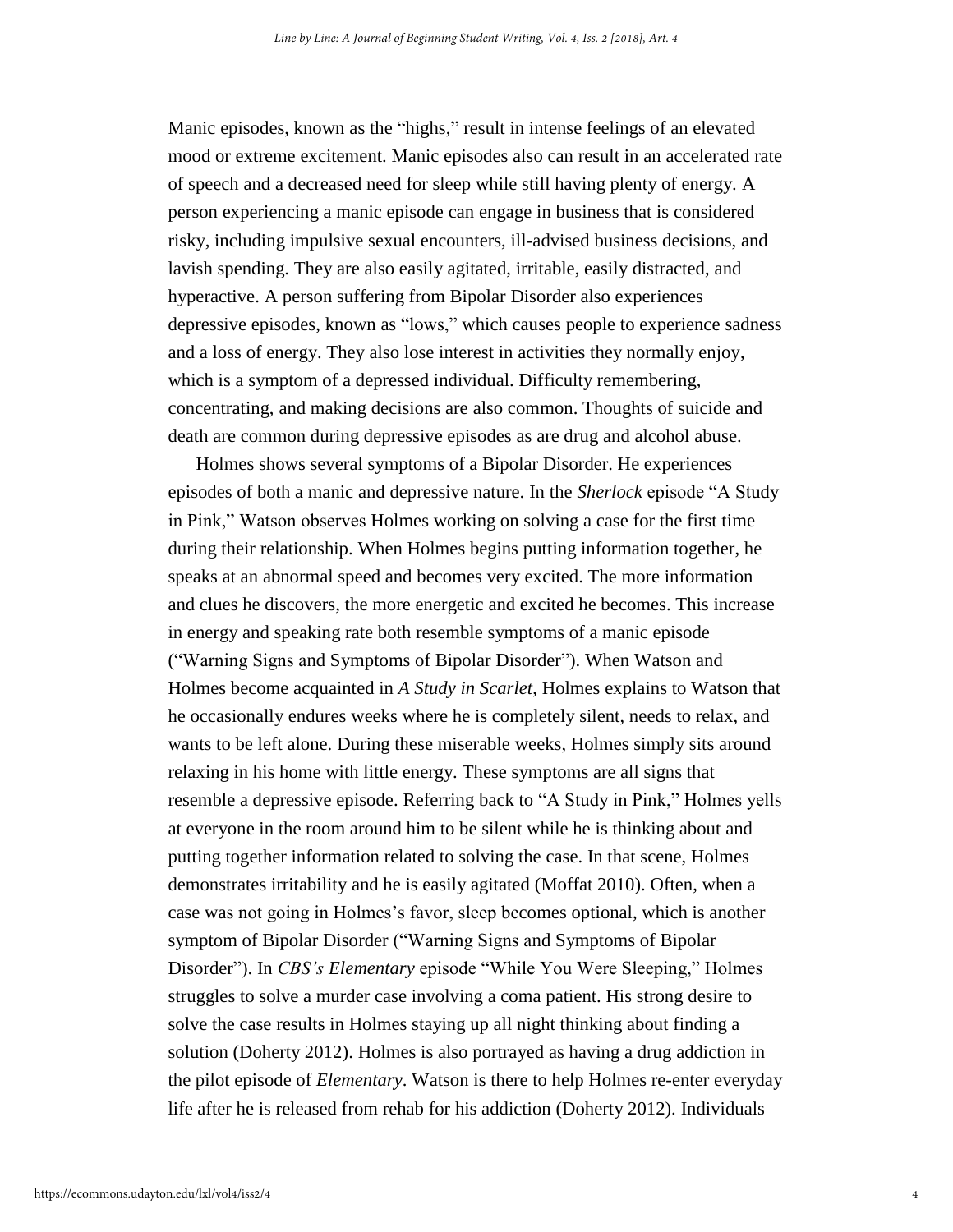who suffer from Bipolar Disorder often abuse drugs or alcohol; in this case, Holmes abuses cocaine.

One could argue that Holmes does not suffer from Bipolar Disorder because people with Bipolar Disorder often lose interest in the activities they normally enjoy: but this is not the case for Holmes ("Warning Signs and Symptoms of Bipolar Disorder"). For Holmes, solving cases is what interests him. When Holmes is experiencing a depressive episode, he does not lose interest in solving the case: he actually focuses on it more until he is successful. Holmes does not lose interest in the activities he is interested in or consider suicide like some Bipolar Disorder victims do.

Savant Syndrome is also a possible answer for Sherlock Holmes's unique thought processes and actions. According to Darold A. Treffert, "Savant Syndrome is a rare but spectacular condition in which persons with developmental disabilities, including but not limited to autism […] have some spectacular 'islands of genius' that stand in jarring juxtaposition to overall limitations" (564). Treffert also explains that "it affects males four to six times more frequently than females" (565). Individuals with Savant Syndrome typically have exceptional memories in specific topics like mathematics, dates, music, art, or pseudo-verbal skills (Bókkon 68). Along with these skills, savants are able to recall memories in great detail far better than the average individual.

A major symptom of Savant Syndrome is to experience absolute pitch or synesthesia. Absolute pitch is when a person can identify a specific note pitch just by hearing the note. Synesthesia takes place when stimulation causes a reaction in a different part of the body. Savant Syndrome is more commonly found in those who also have a neurological disorder on the Autism Spectrum than in any other neurological group and among average people (68). Individuals who have Savant Syndrome are oftentimes extremely successful.

Holmes expressed multiple symptoms of the Savant Syndrome. He plausibly could have had other neurological disorders such as Asperger's Syndrome or Bipolar Disorder as well. Savant Syndrome is often paired with other neurological disorders (Bôkkon 69). People who experience Savant Syndrome are typically successful in their careers. Holmes was successful in his career as a detective. People turn to Holmes when they cannot solve a difficult case, and he solves each case with immense success. In "A Scandal in Bohemia*,"* Holmes searches for and finds letters and a picture that the king of Bohemia has been attempting to find for quite some time. Holmes finds them quickly. His success can be credited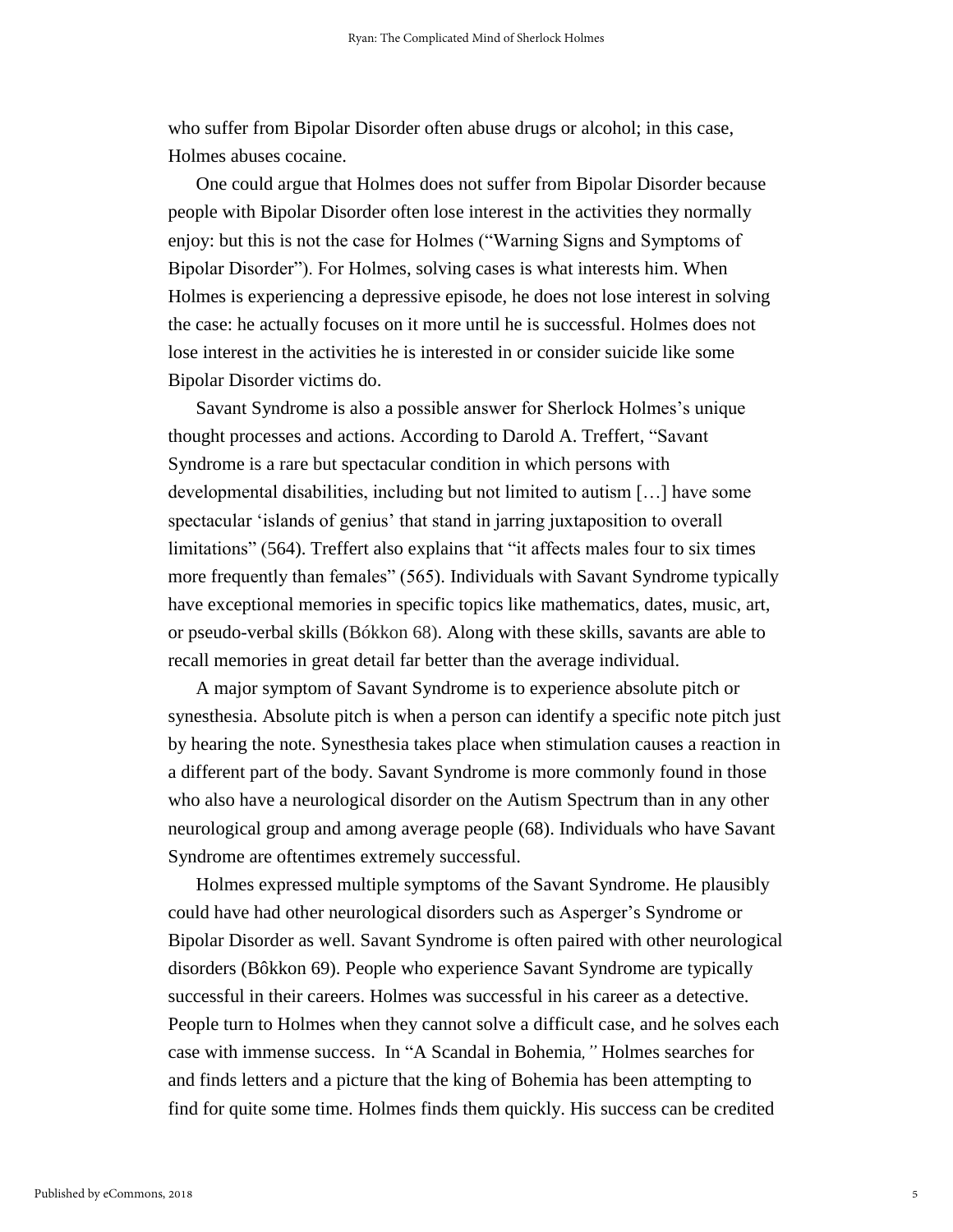to his gift of remembering dates and many other important facts that others do not recall. He remembers important dates from history or simply from the events he heard or encountered.

Many could argue that Holmes should not be diagnosed with Savant Syndrome. Those with Savant Syndrome are gifted in the categories of remembering dates, art, mathematics, music, or pseudo-verbal skills (Bókkon 68). Holmes is gifted in remembering dates, but he is not gifted in the other categories. Many could argue that since Holmes is not gifted in the other categories he is not an individual with Savant Syndrome. However, he is able to practice these abilities successfully, but not any better than the average person. He is simply able to tell when those skills should be used to solve his cases. Also, there is no proof that Holmes experienced synesthesia or absolute pitch.

After researching Asperger's Syndrome, Bipolar Disorder, and Savant Syndrome, I have come to the conclusion that Holmes' personality embodies parts of each neurological disorder. Beginning with Asperger's Syndrome, I think Holmes sufferes from Asperger's Syndrome because he embodies almost all of the symptoms that go along with the neurological disorder. He is socially awkward and speaks in an irregular manner ("What is Autism"). Holmes also pays close attention to detail by "thinking in pictures." By thinking in pictures, he remembers things through the "video tapes" in his imagination (Grandin 14). Others could argue that Holmes does not demonstrate the desire to develop close relationships with others since he is only close to John Watson; however, I think otherwise. The fact that Holmes desires to be close with Watson and depends on him shows that he does indeed need to be close with others ("Asperger's Syndrome – Symptoms"). The quantity of relationships is not large, but I do not consider numbers necessary. Also, Asperger's Syndrome can be hereditary and this could be the case with Holmes's brother, Mycroft, who is described as demonstrating the symptoms of Asperger's Syndrome. Holmes admits their minds worked similarly (Altschuler 2238).

Along with Asperger's Syndrome, Holmes plausibly suffers from Bipolar Disorder. I think Holmes's case is minor, resulting in more commonly manic episodes than depressive ones. During the manic episodes, Holmes becomes excited, speaks abnormally quickly, and makes ill-advised decisions. One illadvised decision Holmes made is in the *Sherlock* episode "A Study in Pink" was when he steals a pink suitcase from the crime scene. This was extremely wrong to do (Moffat 2010). Holmes is also easily irritated during episodes when he is deep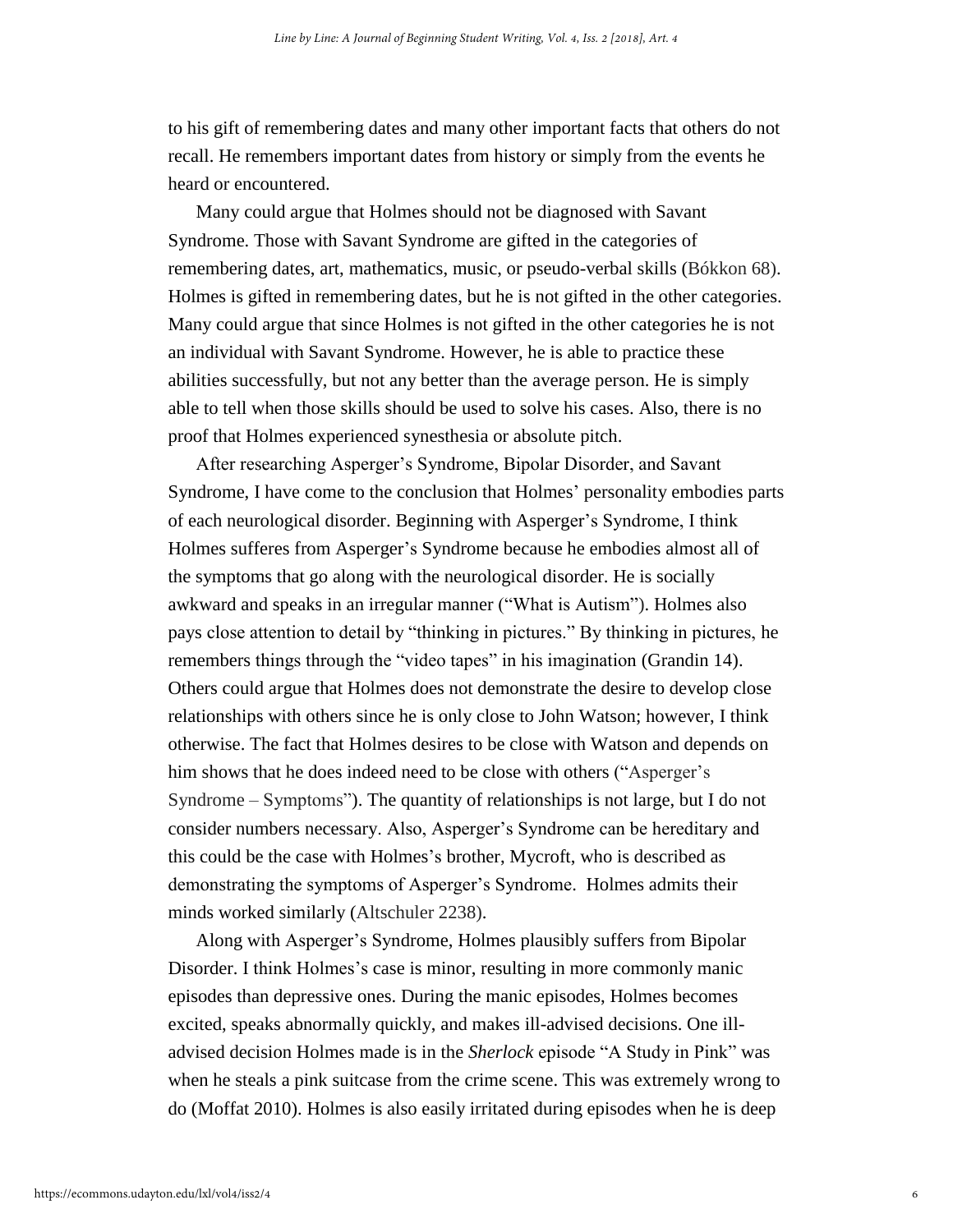in thought about a case. During depressive episodes, people experience sadness and loss of energy ("Warning Signs and Symptoms of Bipolar Disorder"). Holmes does not experience a loss of energy, but he does experience sadness. His depressive episodes are triggered by a lack of success in a case. These episodes also cause Holmes to refuse to sleep, but he does not lose interest in his cases. He actually become more interested in solving the problem which is the opposite of the Bipolar Disorder Symptom. Another difference is that he does not consider suicide. One symptom he does show is drug abuse of cocaine ("Warning Signs and Symptoms of Bipolar Disorder"). I believe Holmes has a minor case of Bipolar Disorder with more manic than depressive episodes.

I believe that Holmes has a minimal case of Savant Syndrome. He does not have an exceptional memory in mathematics, music, art, or pseudo-verbal skills. But, he does have the gift of exceptional memory for remembering dates. Some may argue that since Holmes only has a gift in one category, he does not have Savant Syndrome. Individuals with Savant Syndrome are typically very successful, and so is Holmes. He is able to solve cases nobody else can, making him very valuable. Darold A. Treffert states, "Skills are usually singly skills, but multiple skills can occur as well" (564). Therefore, only having a gift in a single category, such as remembering dates, still counts towards having Savant Syndrome.

Holmes is unique compared to an average human, but he is not a "highfunctioning sociopath." Holmes most likely suffers from Asperger's Syndrome, a minor case of Bipolar Disorder, and a hint of Savant Syndrome. Asperger's Syndrome causes Holmes to think in pictures and desire a close companionship with Dr.Watson. Correspondingly, his brother Mycroft plausibly has Asperger's thus supporting the premise that the condition could be hereditary. Bipolar Disorder results in Holmes's manic and depressive episodes that encompass his extreme emotions and actions.

Finally, Holmes suffers slightly from Savant Syndrome which affords him the gift of remembering dates better than the majority of the population. The symptoms Holmes demonstrates can be seen in the Sherlock Holmes literary works written by Sir Arthur Conan Doyle, Sherlock Holmes movies, and more recent television episodes. These neurological disorders make Sherlock Holmes the unique successful man he was and always will be.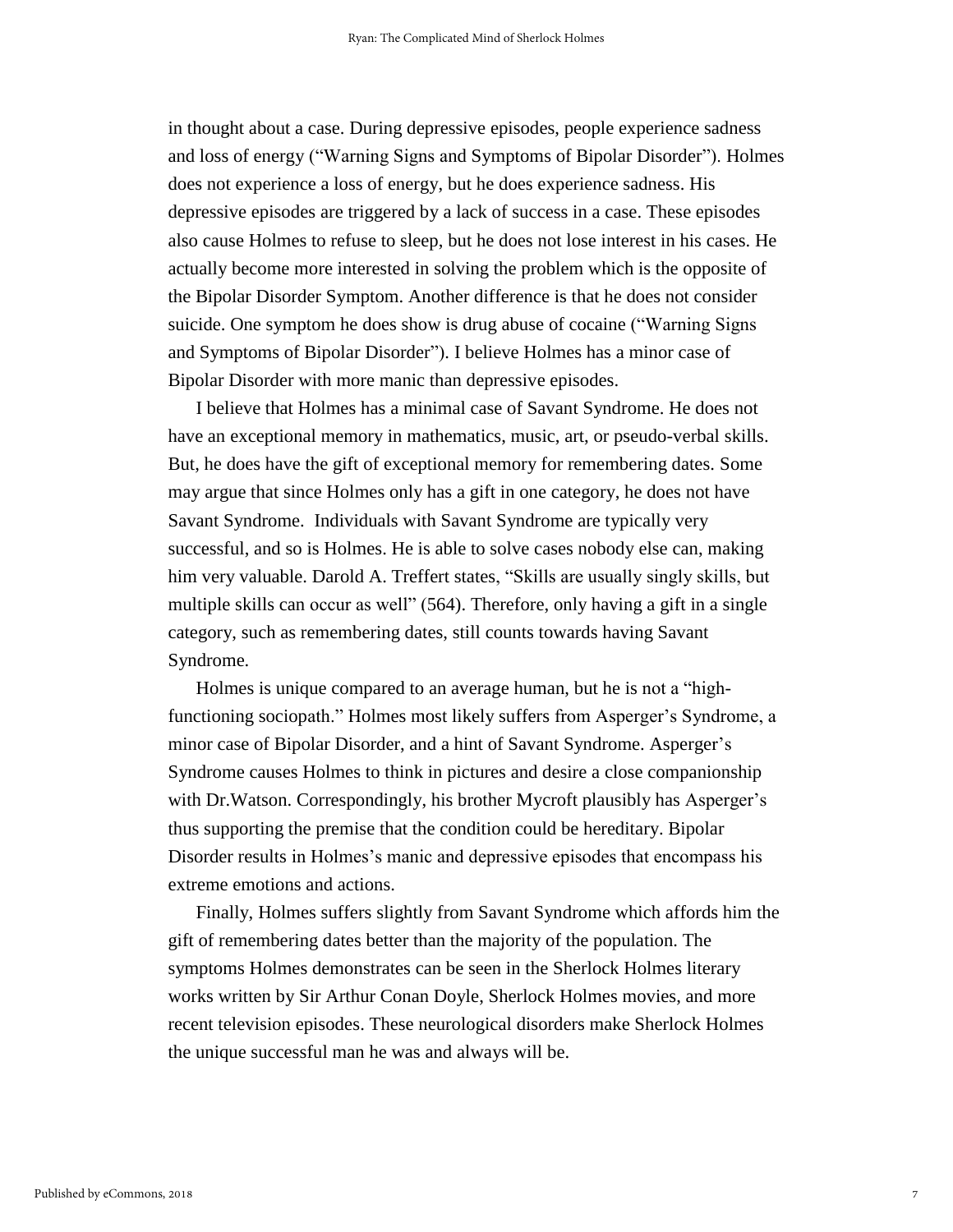#### **Works Cited**

- Altschuler, Eric L. "Asperger's in the Holmes Family." *Journal of Autism and Developmental Disorders,* vol. 43, no. 9, pp. 2238-2239. EBSCO*host.* Web. 27 November 2017.
- "Asperger's Syndrome Symptoms." *WebMD,* WebMD. Web. 7 December 2017.
- "A Study in Pink." *Sherlock,* season 1, episode 1, BBC, 25 July 2010. *Netflix.*  Moffat, Steven, creators. *Sherlock. BBC*. 2010.
- Bókkon, I., et al. "Interdisciplinary Implications on Autism, Savantism, Asperger Syndrome and the Biophysical Picture Representation: Thinking in Pictures" *Cognitive Systems Research,* vol. 22-23, n.d., pp. 67-77.
- Doyle, Arthur Conan. *A Scandal in Bohemia*. Strand Magazine, 1981, Web. 12 December 2017.
- Doyle, Arthur Conan. *A Study in Scarlet.* Ward Lock & Co, 1887. Web. 11 December 2017.
- Grandin, Temple. 2000. "My Mind is a Web Browser: How People with Autism Think." *Cerebrum* 2(1): 14-22. Web. 27 November, 2017.
- Lack, Caleb. "I'm Not a Psychopath, I'm a High Functioning Sociopath. Do Your Research!" *Great Plains Skeptic,* 11 April 2016. Web. 12 December 2017.
- "Pilot." *Elementary,* season 1, episode 1, *CBS*, 27 Sept. 2012, *Hulu.*, Robert, creator. *Elementary. CBS*, 2012.
- Porter ,Lynnette. "Inside the Mind of Sherlock Holmes." *Who is Sherlock?* Ed. McFarland Company, Inc., Publishers, 2016.
- Roberson, Kenneth. "What Are the Main Characteristics of Asperger's Syndrome in Adults?" *Kenneth Roberson,* Ph.D., 2 June 2016. Web. 6 December 2017.
- Treffert, Darold. "Savant Syndrome: Realities, Myths and Misconceptions." *Journal of Autism & Developmental Disorder,* vol. 44, issue 3, 2013, pp. 564- 571. EBSCO*host. Web.* 12 December 2017.
- "Warning Signs and Symptoms of Bipolar Disorder." *WebMD,* WebMD. Web. 7 December, 2017.

<sup>&</sup>quot;What is Autism?" *Autism Speaks,* 30 May 2012. Web. 6 December, 2017.